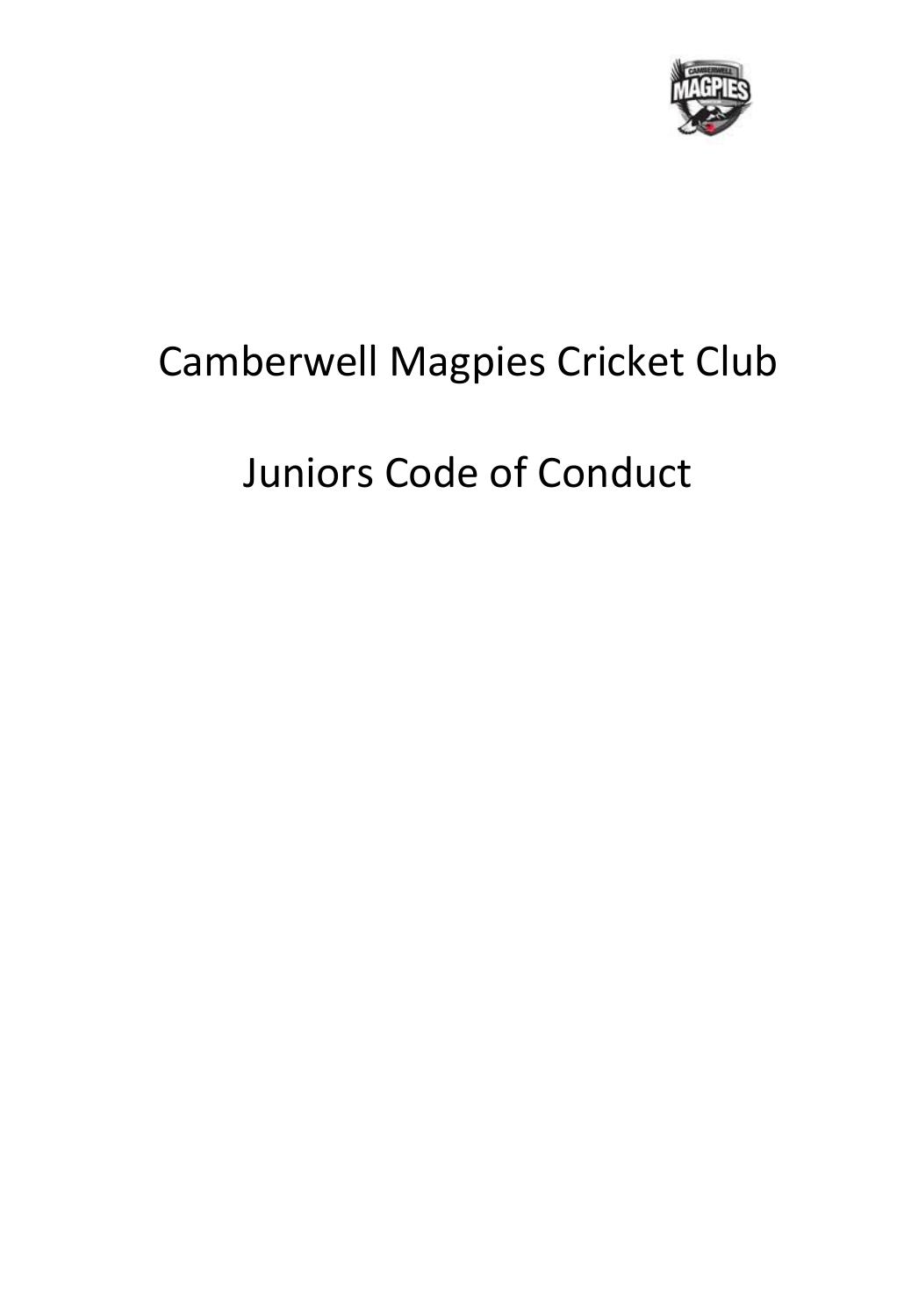

## **COACHES**

- Remember that young people participate for pleasure winning is only part of the fun.
- Operate within the rules and spirit of your sport -help your players to understand that playing by the rules is their responsibility.
- Relate to officials in a courteous and polite way.
- Implement relevant sport safety policies and practices.
- Implement policy and practices (and lead by example) in relation to responsible use of alcohol and in relation to recreational and performance enhancing drugs.
- Listen to your players ensure that the time they spend with you is a positive experience.
- Encourage young people to participate in administration, coaching and officiating -as well as playing.
- Promote a culturally tolerant environment.
- Respect the rights, dignity and worth of all participants regardless of their gender, ability, cultural background or religion.
- Keep up to date with coaching practices and qualifications –ensure you understand the principles of physical growth and development.
- Give young people the chance to try out different playing positions and different sports.
- Ensure you are aware of your club's child safe policy ensure you are aware of your mandated responsibility to report suspicion of child abuse and neglect. Complete the online training on www.playbytherules.net.au.
- Ensure that any physical contact with a young person is appropriate –is it necessary for the player's skill development?
- Avoid developing any 'special' relationships with children ensure that you show no favouritism such as the offering of gifts or special treatment. This includes intimate relationships and personal online social networking with team members.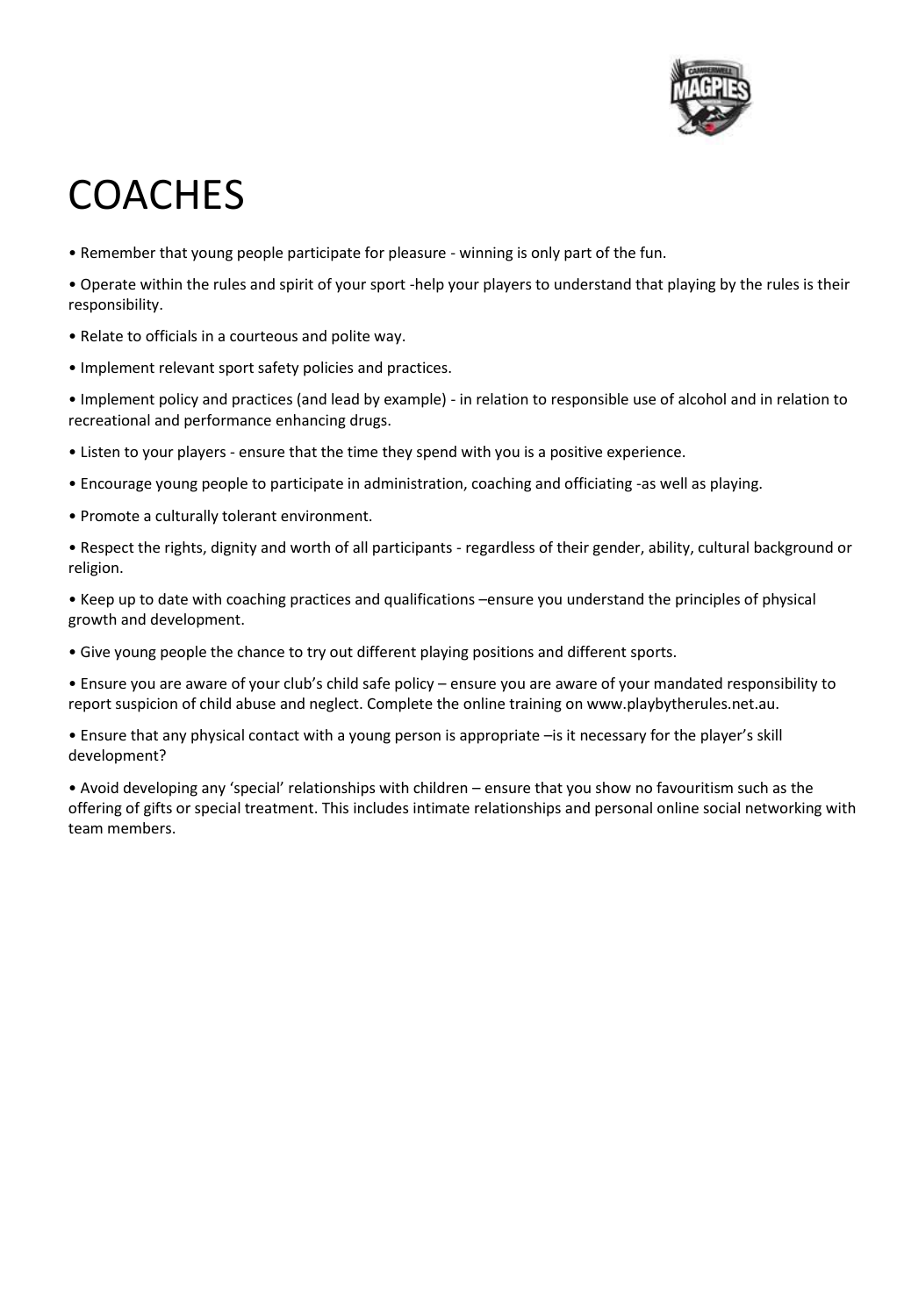

## PLAYERS

• Play by the rules.

• Never argue with an official. - if you need clarification, have your captain, coach or manager approach the official during a break or after the competition.

- Work equally hard for yourself and your team your team's performance will benefit so will you.
- Be a good sport applaud all good plays whether they are made by your team or the opposition.

• Show respect to and acknowledge opponents and officials - (e.g. shake hands before and after the game and say things like 'good luck', 'thanks for the game', 'thanks ref', 'three cheers for …').

- Cooperate with your coach, team mates and opponents without them there would be no competition.
- Participate for your own enjoyment and benefit not just to please parents and coaches.

• Play fair — no verbal abuse of officials, sledging other players (including vilification) or deliberately distracting or provoking an opponent.

• Respect the rights, dignity and worth of all participants - regardless of their gender, ability, cultural background or religion.

- Do not expect or accept "special" favours from a coach or person involved in team or club management.
- Speak to an adult you trust if you have an issue, feel unsafe or are concerned about someone else.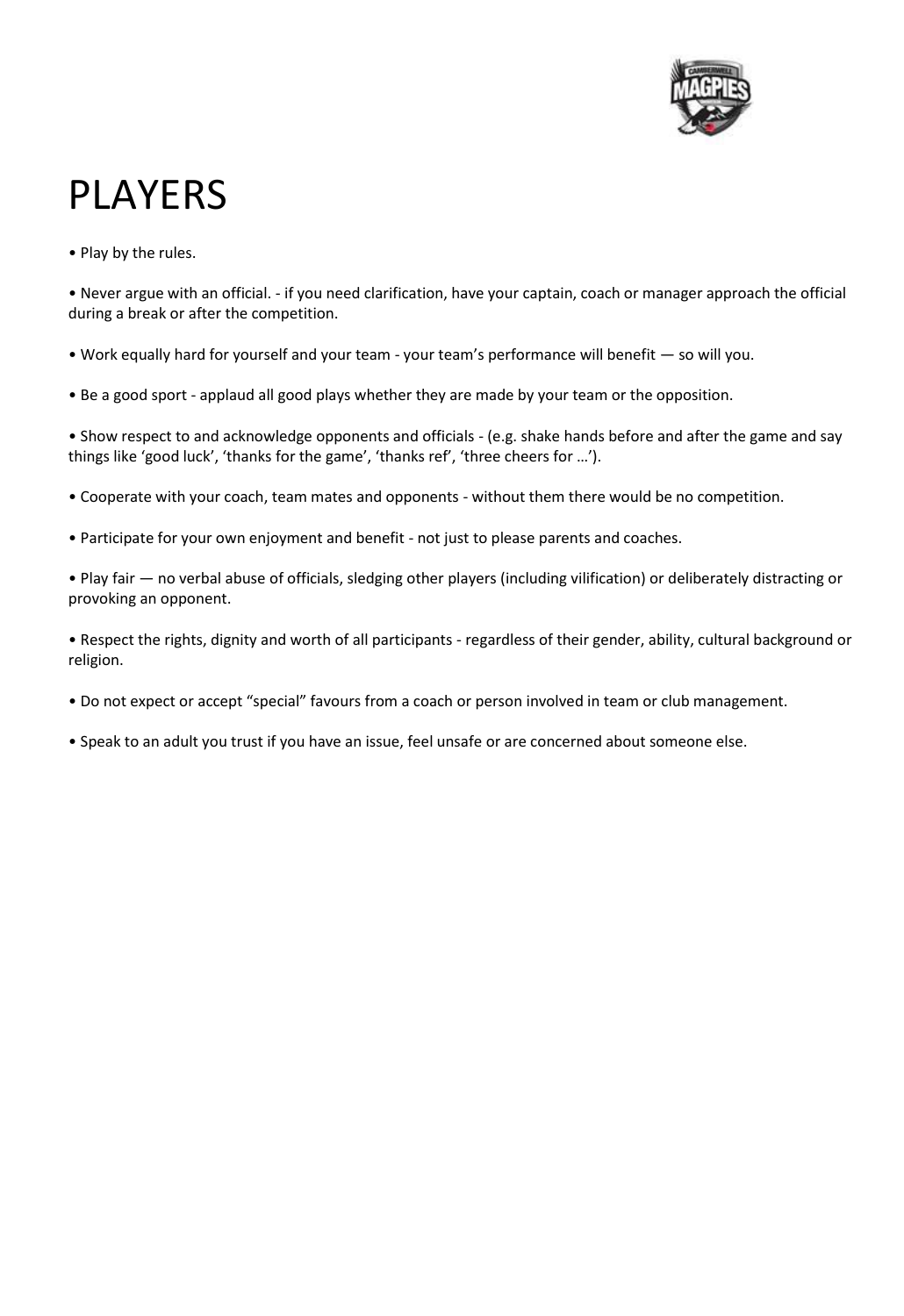

# PARENTS & SPECTATORS

- Remember that children participate in sport for their enjoyment not yours.
- Encourage children to play according to the rules settle disagreements without resorting to hostility or violence.
- Never ridicule or yell at a child for making a mistake or not winning.
- Respect officials' decisions encourage children to do likewise.
- Show appreciation for coaches, officials and administrators remember they are usually volunteers.
- Applaud good performance and efforts from all individuals and teams.
- Congratulate all participants regardless of the game's outcome.

• Condemn the use of violence, verbal abuse or vilification in any form – regardless of whether it is by spectators, coaches, officials or players.

• Support all policies and practices (lead by example). - This includes responsible alcohol and drug use and support of child safe strategies.

• Support involvement in modified rules games and other junior development programs.

• Respect the rights, dignity and worth of every young person -regardless of their gender, ability, cultural background or religion.

• Ensure you are aware and follow the correct processes to follow if you have an issue or complaint – do not perpetuate issues with gossip or general criticism.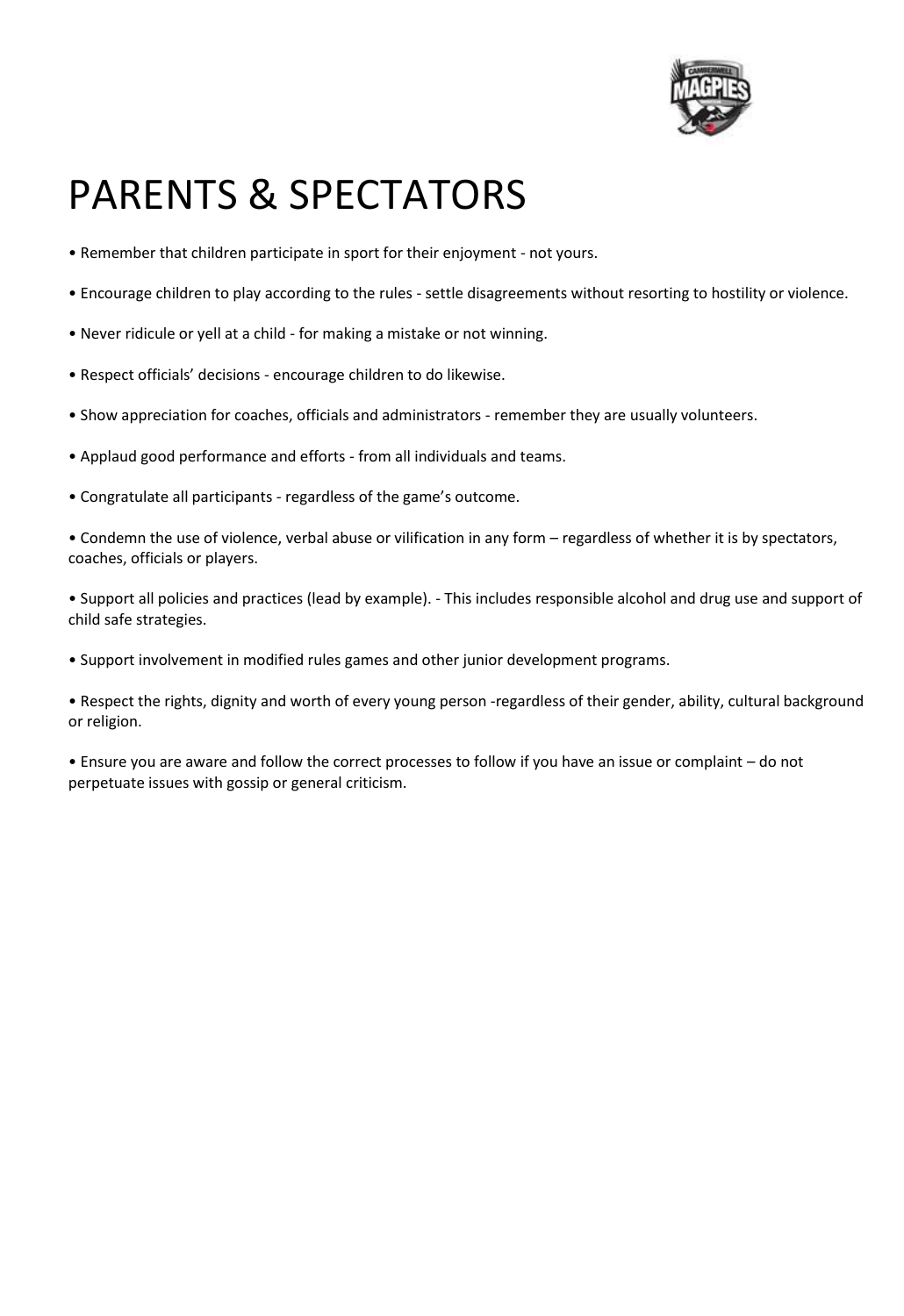

## **OFFICIALS**

- Apply rules and regulations to match the skill levels and needs of young people and to make participation more fun.
- Keep up to date with the latest trends in officiating and the principles of growth and development of young people.

• Compliment and encourage all participants— you are a role model and a source of a young person's confidence building.

- Be consistent, objective and courteous when making decisions.
- Condemn unsporting behaviour and promote respect for all opponents.
- Place the safety and welfare of the participants above all else.

• Ensure that equipment and facilities meet safety standards - are they appropriate to the age and ability of all players.

- Be familiar with relevant policies and procedures relating to a child safe environment.
- Promote a culturally appropriate environment.

• Respect the rights, dignity and worth of all participants - regardless of their gender, ability, cultural background or religion.